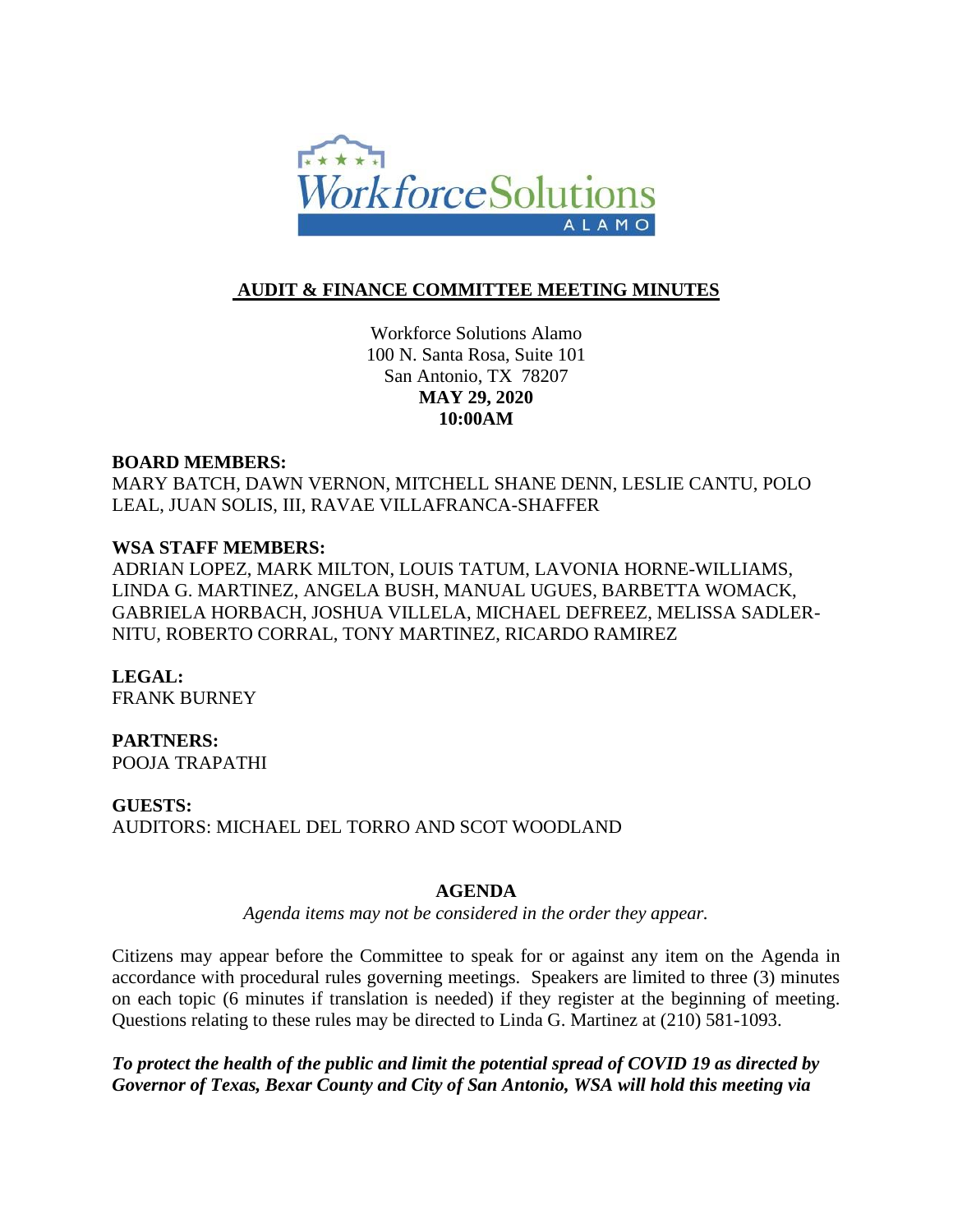*videoconferencing. The meeting will be held in compliance with the suspended provisions of the Texas Open Meetings Act. For those members of the public that would like to participate, please call toll-free 1-877-858-6860, which will provide two-way communications through a speaker phone. For additional information, please call Linda G. Martinez, (210) 581-1093.* 

- I. CALL TO ORDER AND QUORUM DETERMINATION Presenter: Mary Batch, Chair **Time: 10:05am**
- II. DECLARATIONS OF CONFLICT OF INTEREST Presenter: Mary Batch, Chair **No conflicts of interest**
- III. PUBLIC COMMENT Presenter: Mary Batch, Chair **No public comments**
- IV. DISCUSSION AND POSSIBLE ACTION REGARDING PREVIOUS MINUTES - FEBRUARY 7, 2020 MOVED BY Leslie Cantu \_\_\_\_\_\_\_\_\_\_ SECOND BY \_\_ Shane Denn\_\_\_\_\_\_\_\_\_\_\_\_\_\_\_\_\_\_\_\_\_\_\_\_

# V. BRIEFING – PROCUREMENT Presenter: LaVonia Horne-Williams, Director Procurement

- a. Procurement Projects & Contracts Summary
	- -Houston/Seguin: Interior completed. Demo permit rec. On schedule to proceed and expected completion is July 2020.
	- Houston/Seguin: Exterior on schedule for completion in early August 2020.
	- -New Contracts/Renewals: Fiscal, Marketing, IT, Programs and other services.
	- -Moving services on an as needed basis instead of on retainer
	- -NEW: Call Center/HR Consulting and Robocall Services
	- **Chairman**: Requesting clarification on procurement purchase process & LaVonia explained difference between informal/formal process and amounts

## VI DISCUSSION AND POSSIBLE ACTION

### Presenter: Louis Tatum, CFO

a. 2018-2019 Audit

-Michael Del Toro: Reviewed balance sheet. Childcare makes up bulk of receivables. Increase in net assets. Breakdown of expenses and services.

- -Reviewed lease information for offices
- -Did not identify any weaknesses
- MOVED BY \_\_\_**Shane Denn**\_\_\_\_\_\_\_\_\_\_ SECOND BY\_\_**Leslie Cantu\_\_\_\_\_\_\_**

Workforce Solutions Alamo is an equal opportunity employer/program. Persons with disabilities who plan to attend this meeting and who may need auxiliary aids, services, or special accommodations should contact Linda G. Martinez at (210) 272-3250 so that appropriate arrangements can be made. Relay Texas: 1-800-735-2969 (TDD) or 711 (Voice).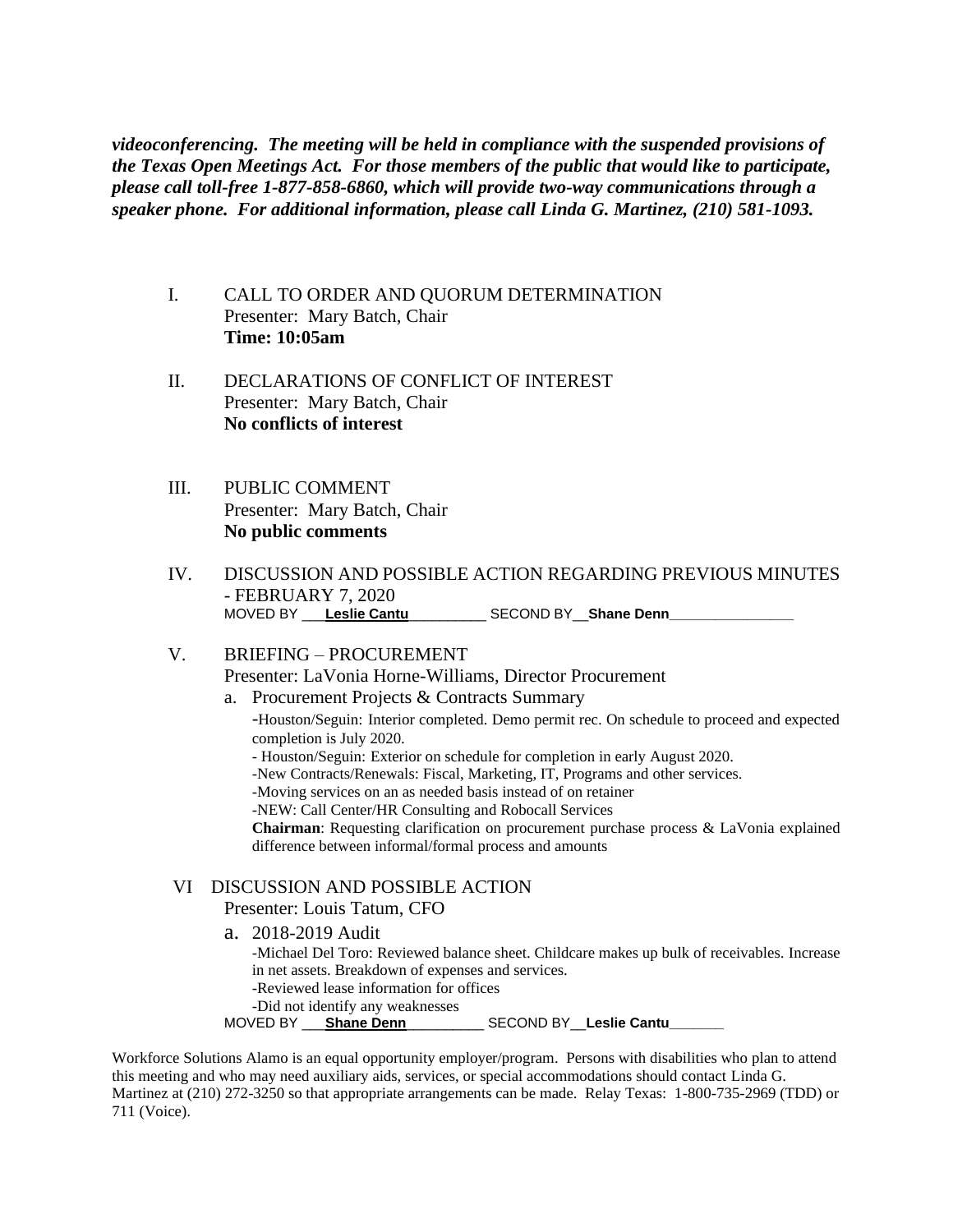b. Budget Amendment #3

-\$21m. in Childcare, Rapid Response. -Reduce Summer Earn and Learn -\$20m. increase. -\$17m. went into contractors

MOVED BY \_\_\_**Leslie Cantu\_\_\_** SECOND BY\_\_**Shane Denn**\_\_\_\_\_\_\_

c. Financial Reports

-Grant 19CCQ expected to return approx. \$10,000 from award which expired 4/30/2020. -Reviewed corporate expense report- no highlights or concerns

d. Check Policy Update

-Electronic Check signature process via Cabinet MOVED BY \_\_\_**Leslie Cantu\_\_\_** SECOND BY\_\_**Shane Denn**\_\_\_\_\_\_\_

#### VIII. CEO Report

Presenter: Adrian Lopez, CEO

-Rec. \$1.3m. for disaster relief efforts.

-Funding 122 humanitarian aid positions at agencies such as SA Food Bank, SA Housing Authority, United Way, Health Collaborative, Rural agencies providing meals on wheels -\$2mil. to dislocated workers. Upskill and retraining.

-\$17mil. to childcare funding aiding essential workers. 1800 out of 2800 enrollments. Cleaning supplies.

-Enhance assessment tools

-Discontinued Summer Earn & Learn, Teacher Externships and Youth Job Skills Grant (although was extended through 5/2020)

### IX. Chair Report

Presenter: Mary Batch, Chair

-RECAP: Approved Audit Report, Budget Amendment #3, Electronic Signature

- . X. **Executive Session: Pursuant to Chapter 551 of the Texas Open Meetings Act, the Committee may recess into Executive Session for discussion on any issue for which there is an exception to the Act as set out in section 551.071 et. seq. including, but not limited to, the following:** 
	- **a. Government Code §551.072 – Discussions Regarding Purchase, Exchange, Lease, or Value of Real Property if Deliberation in an Open Meeting Would Have a Detrimental Effect on the Position of Workforce Solutions Alamo in Negotiations with a Third Party;**
	- **b. Government Code §551.071 - All Matters Where Workforce Solutions Alamo Seeks the Advice of its Attorney as Privileged Communications under the Texas Disciplinary Rules of Professional Conduct of the State Bar of Texas:**
	- **c. Pending or Contemplated Litigation; and**
	- **d. Government Code §551.074- Personnel Matters involving Senior Executive Staff and Employees of Workforce Solutions Alamo.**
- X. Adjournment